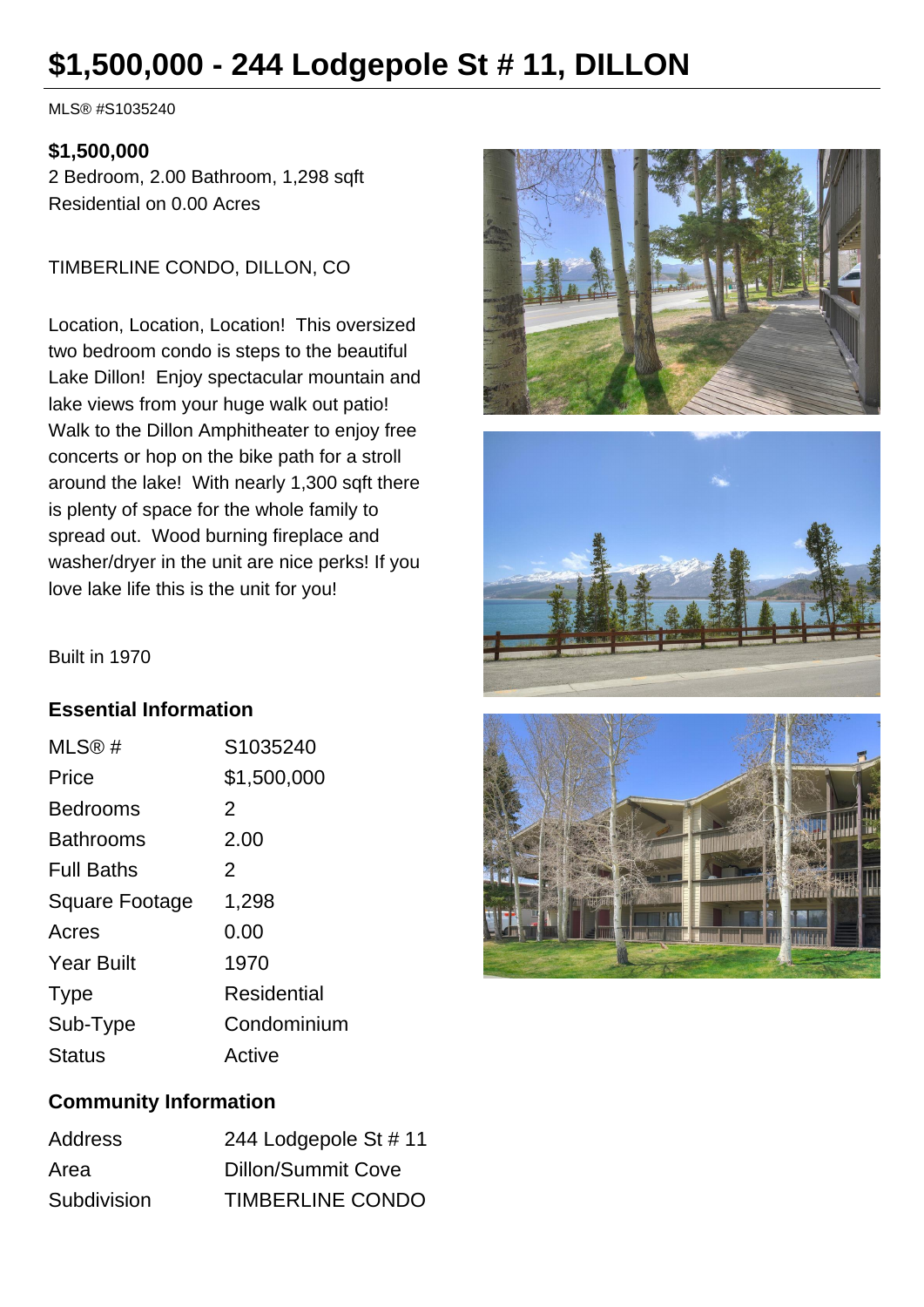| City                     | <b>DILLON</b>                                                                                                                         |
|--------------------------|---------------------------------------------------------------------------------------------------------------------------------------|
| County                   | <b>Summit</b>                                                                                                                         |
| <b>State</b>             | <b>CO</b>                                                                                                                             |
| Zip Code                 | 80435                                                                                                                                 |
| <b>Amenities</b>         |                                                                                                                                       |
| <b>Utilities</b>         | Cable Available, Electricity Available, Natural Gas Available, Sewer<br>Available, Trash Collection, Water Available, Sewer Connected |
| <b>Features</b>          | City Lot, Near Public Transit                                                                                                         |
| Parking                  | Assigned, Parking Pad, One Space, See Remarks                                                                                         |
| Garages                  | Assigned, Parking Pad, One Space, See Remarks                                                                                         |
| View                     | Mountain(s), Lake                                                                                                                     |
| <b>Interior</b>          |                                                                                                                                       |
| Interior                 | Carpet, Tile                                                                                                                          |
| <b>Interior Features</b> | Fireplace, Main Level Master                                                                                                          |
| Appliances               | Dishwasher, Disposal, Microwave, Refrigerator, Dryer, Washer, Gas<br>Range                                                            |
| Heating                  | <b>Baseboard, Natural Gas</b>                                                                                                         |
| Fireplace                | Yes                                                                                                                                   |
| <b>Fireplaces</b>        | <b>Wood Burning</b>                                                                                                                   |
| <b>Exterior</b>          |                                                                                                                                       |

| Lot Description | <b>City Lot, Near Public Transit</b> |
|-----------------|--------------------------------------|
| Roof            | Asphalt                              |
| Foundation      | Poured                               |

### **Additional Information**

| Date Listed                     | May 11th, 2022 |
|---------------------------------|----------------|
| <b>HOA Fees</b>                 | 1545.00        |
| <b>HOA Fees Freq.</b> Quarterly |                |

#### **Listing Details**

Listing Office Thomas Properties of Summit



Copyright © 2022 SAR MLS. The information displayed herein was derived from sources believed to be accurate, but has not been verified by SAR MLS.

Buyers are cautioned to verify all information to their own satisfaction.

This information is exclusively for viewers' personal, non-commercial use. Any republication or reproducion of the information herein without the express permission of the SAR MLS is strictly prohibited.